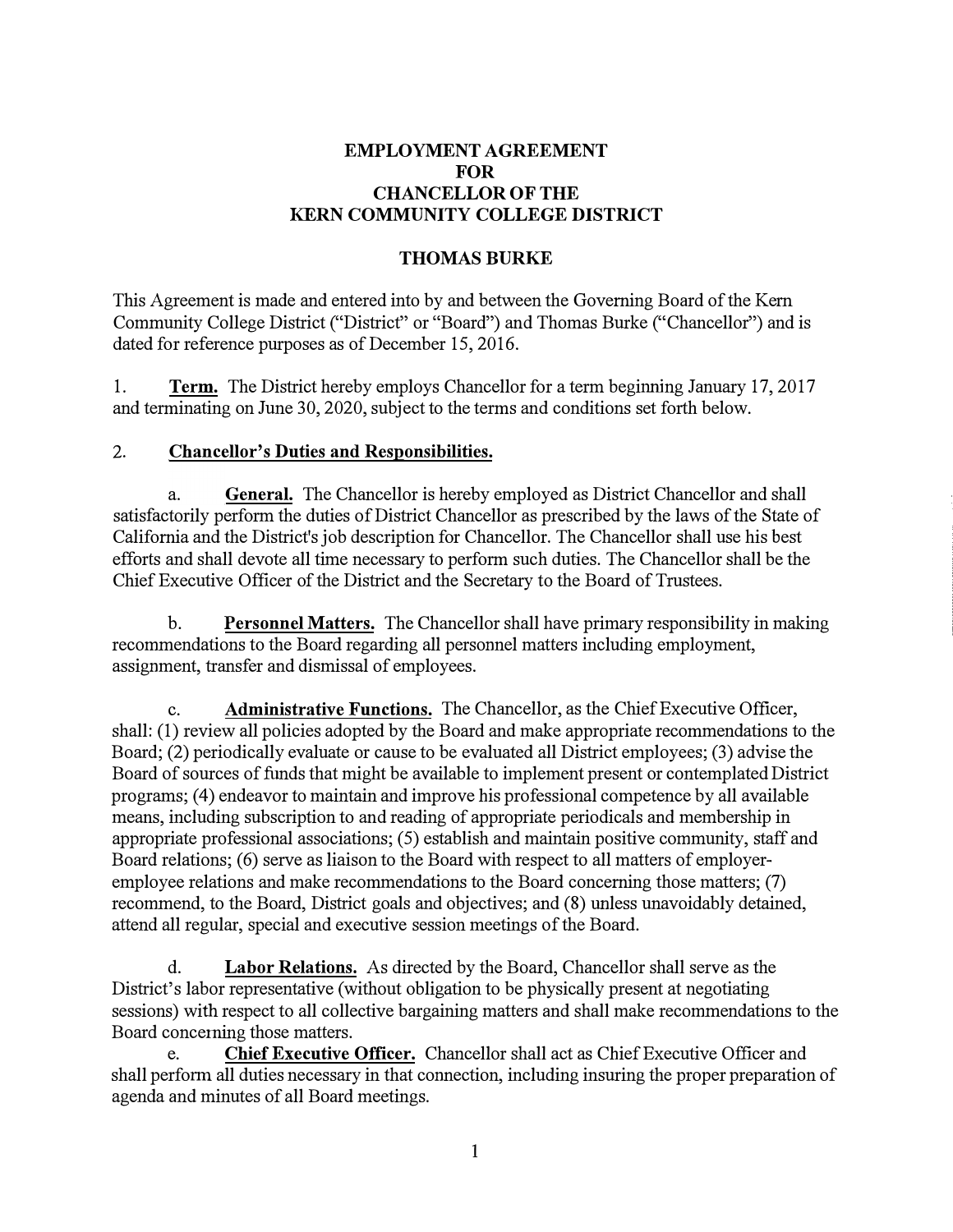f. **Community Relations.** Chancellor shall establish and maintain an appropriate community relations program. Chancellor shall attend important college and community events, develop relationships with other key public and private agencies in each of the District's relevant communities where colleges are located and be significantly involved in the District's relevant local communities.

g. **Statutory and Other Duties/Delegation of Authority.** Chancellor shall be expected to competently perform all other reasonable, necessary, and customary duties of Chancellor, including, but not limited to, those powers and duties provided in Education Code sections 70902 and 72400, Board Policy, and all applicable provisions of law. Chancellor shall recommend to the Board District goals and objectives and, unless unavoidably detained, attend all regular and special meetings of the Board, with the exception of those closed sessions in which the Board discusses matters related to the Chancellor's employment or when excused from closed session by the Board. The Chancellor shall serve as an *ex officio* member on all board committees and subcommittees, and shall be entitled to submit recommendations on any items of business considered by the Board or any committee or subcommittee of the Board. Chancellor's duties shall also include all tasks and powers reasonably necessary to fulfill the duties specified in this Agreement. In addition, Chancellor will satisfactorily perform such further duties as may be assigned or required by the Board. The Chancellor shall only be required to take direction from decisions resulting from a majority of the Board. Individual board members may not, on an individual basis, provide direction to the Chancellor.

h. **Board/Chancellor Responsibilities.** Although Chancellor, as chief executive officer of the Board, shall have primary responsibility for execution of Board policies, the Board shall retain primary responsibility for formulating and adopting Board policies. The parties agree, individually and collectively, not to interfere with or usurp the primary responsibilities of the other party and agree that the Board, individually and collectively, shall promptly refer all criticisms, complaints, and suggestions called to its attention to Chancellor for study and correction or, if an issue of policy is involved, for recommendation to the Board. Chancellor shall report back to the Board after handling complaints referred by the Board or by individual board members. The Board and Chancellor agree to work in a spirit of cooperation and teamwork, and to periodically discuss the Board and Chancellor relationship.

# 3. **Compensation.**

a. **Base Salary.** The Chancellor's annual base salary shall be two hundred seventy thousand dollars (\$270,000). For the 2016-17 school year, the Chancellor's annual salary shall be paid on a pro rata basis since the Chancellor is commencing work on January 17, 2017.

b. **Cost of Living Adjustment.** Subject to the Chancellor's receipt of a satisfactory evaluation, the Chancellor's annually base salary shall be increased, effective July 1st each year of this Agreement, by the percentage change in the consumer price index for the prior fiscal year for all urban consumers (CPI-U) for California as published by the California Department of Finance.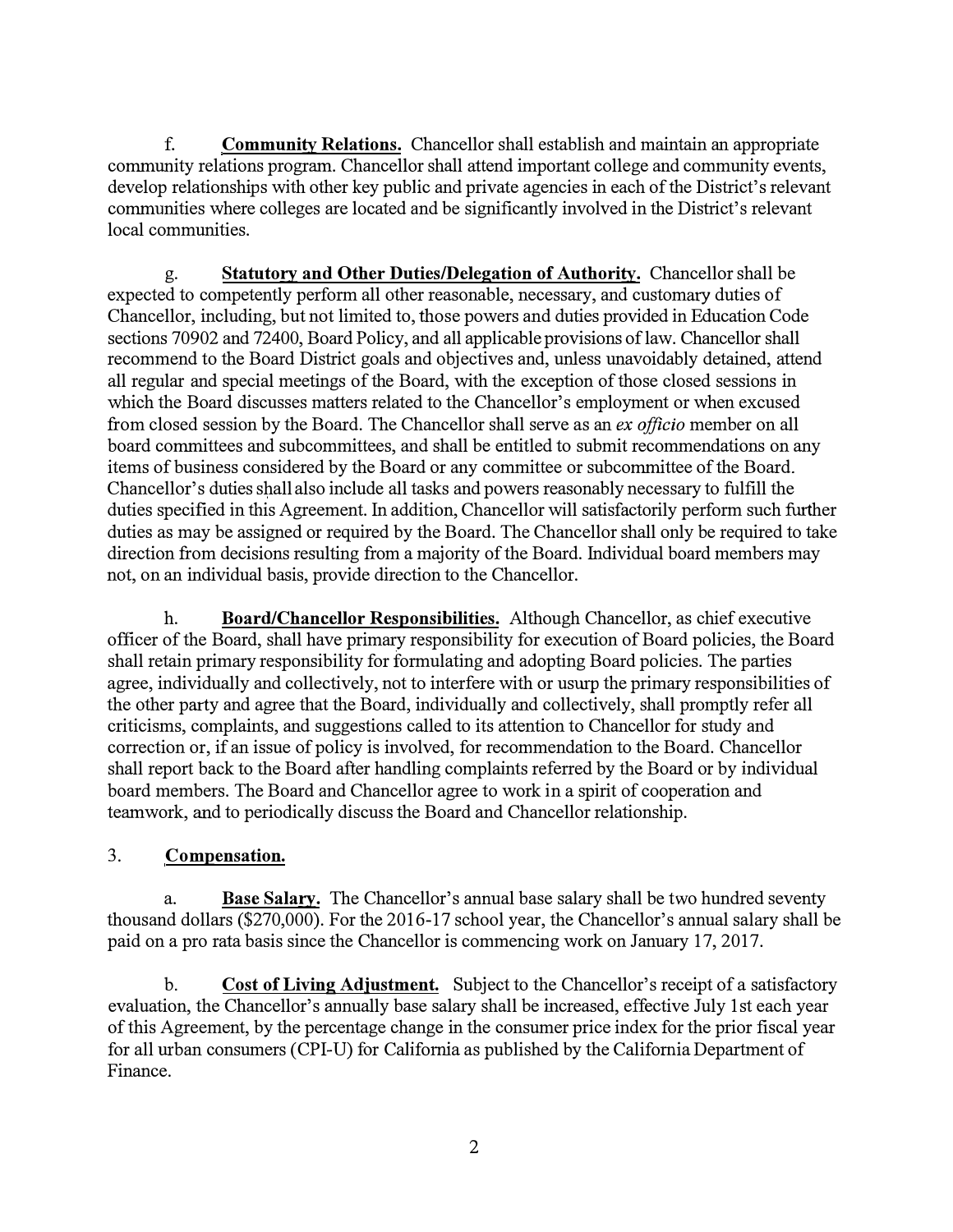c. · **Merit Based Increases.** The Board and the Chancellor shall establish goals each year for the subsequent school year, commencing with the spring of 2017. Satisfactory achievement of the mutually agreed upon goals shall entitle the Chancellor to a merit increase to base salary commencing July 1 following receipt of an evaluation in which the Board determines that the agreed upon goals have been met. Merit based increases shall be in addition to any other increases provided for by this Agreement; thus, the Chancellor shall be eligible for a merit based increase effective July 1, 2018 based on goals established in the spring of 2017 for the 2017-18 school year. The amount of all merit based increases shall be determined by the Board in its sole discretion following input from the Chancellor.

d. **Salary Payment Process.** The Chancellor's compensation shall be payable in approximately twelve (12) equal monthly payments, less all applicable deductions and withholdings required by law or authorized by the Chancellor.

e. **Effective Date.** Salary increases shall be effective on any date ordered by the Board. The Chancellor's salary is understood to be "indefinite or uncertain;" therefore, the Board reserves the right to grant the Chancellor retroactive salary increases notwithstanding anything in the California Constitution that might be interpreted to the contrary.

f. **Salary Increases by Mutual Consent.** The Chancellor's salary is considered to be indefinite and subject to ongoing negotiations with the Board. Accordingly, the Board reserves the right to change the Chancellor's salary at any time during this Agreement with the written consent of the Chancellor. Any change in salary shall not extend the term of this Agreement nor shall it constitute creation of a new Agreement. At the conclusion of each annual evaluation, the parties agree to discuss the Chancellor's compensation and other terms and provisions of this Agreement.

4. **Health and Welfare Benefits.** The Chancellor shall be entitled to the same health and welfare benefits provided to other management employees of the District as such benefits may change from time-to-time. If the Chancellor incurs premiums for plans offered through the District in excess of the District's contribution, the Chancellor shall pay such excess premium costs on a monthly basis via a payroll deduction. The Chancellor shall be responsible to pay all co-pays, deductibles, and other costs in the same manner as other management employees, as those costs may change from time-to-time. The Chancellor may not elect to receive a cash payment in lieu of health benefits from the District.

5. **Sick Leave.** The Chancellor shall, during the term of this Agreement, accrue one (1) day of paid sick leave for each full month of service rendered, up to a maximum of twelve (12) days per year. Credit for leave of absence need not be accrued prior to taking leave; however, if Chancellor uses sick leave in excess of Chancellor's sick leave balance and ceases employment with the District for any reason, the amount owed shall be deducted from any salary owed at the then current per diem rate during the Chancellor's last months of employment.

6. **Holidays.** The Chancellor shall be entitled to holidays on the same conditions as are specified for other management employees.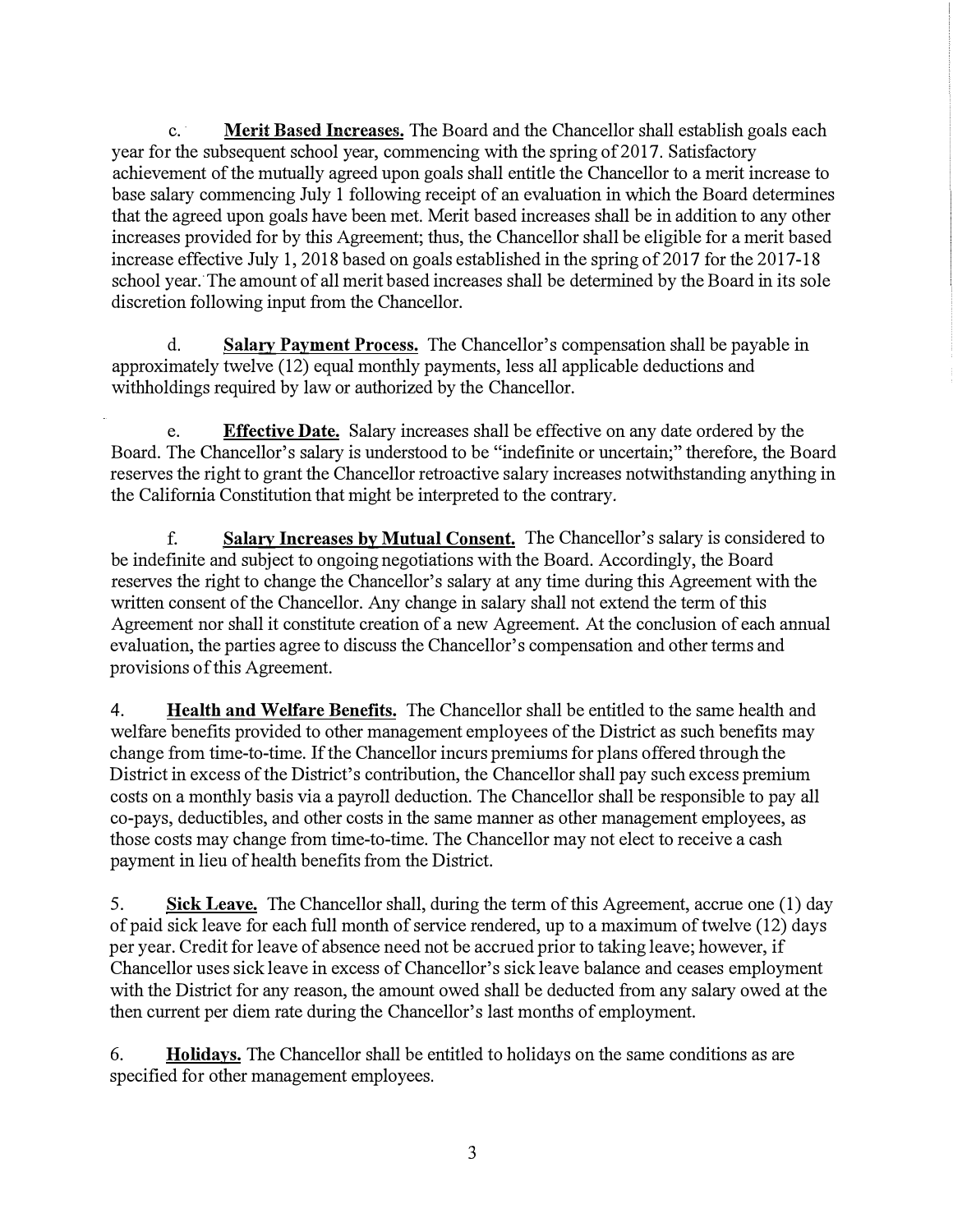7. **Work Year.** The Chancellor shall be required to render twelve (12) full months of full and regular service to the District during each annual period covered by this Agreement, exclusive of holidays and vacation. To determine the Chancellor's daily rate of pay, the parties agree that the Chancellor's annual base salary shall be divided by 223.

8. **Automobile Expense Reimbursement.** The Chancellor, at his sole cost and expense, shall provide, operate, and maintain a motor vehicle for travel required in the performance of his duties and responsibilities. Except in an emergency, the Chancellor shall not utilize a vehicle, fuel, or repair services provided by the District. The Chancellor shall be entitled to mileage reimbursement for travel outside the District's boundaries at established Internal Revenue Service rates, as those rates may change over time. The Chancellor shall be required to pay for in-district travel costs personally. The Chancellor shall not be entitled to an automobile or gasoline allowance.

9. **Outside Professional Activities.** By prior approval of the Board, the Chancellor may undertake for consideration outside professional activities, including consulting, teaching, speaking and writing. The Chancellor's outside professional activities shall not occur during regular work hours and shall not interfere in any way with the performance of the Chancellor's duties. In no event will the District be responsible for any expenses attendant to the performance of such outside activities.

10. **Tax Deferred Compensation Plans.** During January of each year commencing January of 2018, if the Chancellor receives a satisfactory evaluation or better, the District shall contribute to Chancellor's Supplemental Retirement Plan (the "Plan") under section 403b of the Internal Revenue Code ("Code") an amount equal to percent (6%) of the Chancellor's then annual base salary ("Plan Contribution"). (See Evaluation, section 12).

The Plan shall be an employer paid plan with non-discretionary contributions by the District. The Chancellor shall have no right to receive such contributions in cash. The Plan documents must meet the requirements of the Code. Funds for the Plan shall be invested in such investment vehicles as are allowable under the Code and state law. The Chancellor shall direct the investment of his accounts under the Plan among the options provided for under the Plan to the extent permitted under law. The District shall have no liability for any investment decisions made by the Chancellor. The contributions to the Plan and earnings thereon shall at all times be vested with the Chancellor.

The Plan Contribution made during each calendar year shall not exceed the maximum amount permitted by law. If the Chancellor's employment terminates for any reason, he shall nonetheless be entitled to receive all Plan Contributions made prior to the effective date of his termination. In addition to the above, the Chancellor shall be entitled to use the District's IRC Section 125 plan and the District's Section 403b plan in any manner allowed by law on the same terms and conditions that such plans are made available to other management employees. All contributions to such plans by the Chancellor shall conform to all requirements of law.

11. **Vacation.** The Chancellor shall earn two (2) days of vacation for each full month of service rendered. Vacation days may be accumulated from year-to-year but in no event will more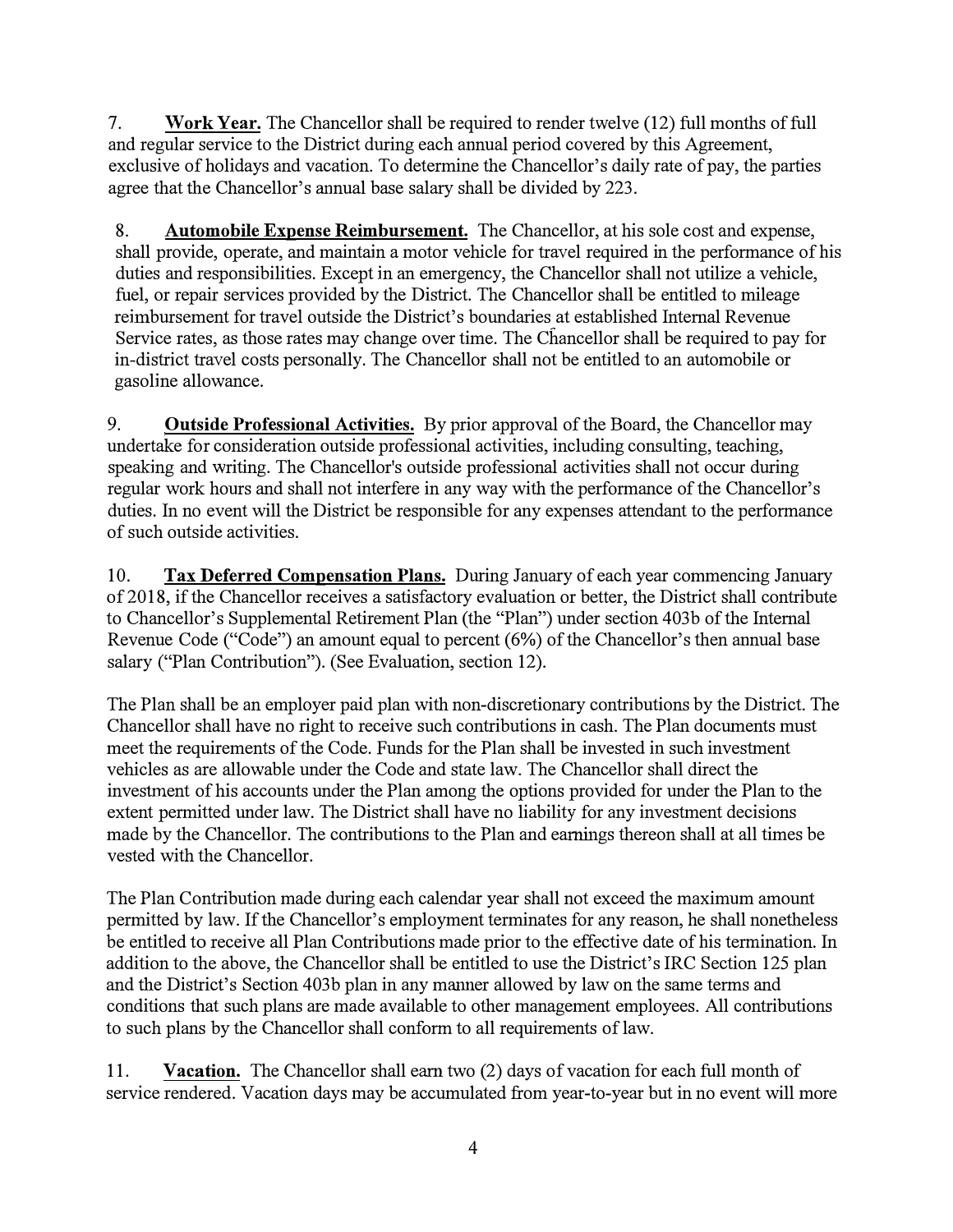than ninety (90) vacation days or seven hundred and twenty (720) hours be paid for at the expiration of this Agreement or accumulated at any one time. Vacation must be scheduled at a time convenient to the Board and the operations of the District. The Chancellor shall be entitled to be paid for up to seven (7) days of accumulated, unused vacation each year at the Chancellor's then current daily rate. If the Chancellor exercises this option, he shall do so in writing so that the vacation payout occurs in June each year. Upon termination of this Agreement for any reason, accumulated, unused vacation, if any, will be paid at the Chancellor's then current daily rate up to the maximum set forth above. Should the Chancellor cease employment with the District with a negative vacation balance due to having used vacation in advance of its accrual ( which may be done with prior written approval of the Board), the amount owed shall be deducted from any salary owed at the then current per diem rate during the Chancellor's last months of employment. (All vacation accrued by the Chancellor prior to the commencement date of this Agreement shall roll over, shall not count toward the accrual cap set forth above, and may be used as otherwise permitted by District policy without reference to the ninety (90) day cap set forth above. Any vacation accrued prior to the commencement of this Agreement and remaining as of the Chancellor's termination shall be paid to Chancellor.)

12. **Evaluation.** The Board shall evaluate the Chancellor in writing at least once each year, with the exception that, during the 2017-18 school year, the Chancellor shall receive an interim evaluation in January of 2018 and a final evaluation by June 30, 2018 for the time period from July 1, 2017 to June 30, 2018.

Nothing in this Agreement shall preclude the Board from evaluating the Chancellor more than once each year. Such performance evaluations may take place at the request of the Chancellor or the Board. The evaluation shall be based upon mutually agreed upon goals and objectives, the Chancellor's job description, and any other criteria agreeable to the parties. As part of the evaluation process, the Chancellor will provide the Board with an annual report regarding the State of the District. This report will include reports regarding each of the District's colleges and centers. The Board's evaluation of the Chancellor shall be completed no later than June 30 each year.

The Board shall conduct its evaluation of the Chancellor in closed session meetings of the Board. The Board President shall then meet with and provide a copy of the evaluation report to the Chancellor during a closed session Board meeting. Each year following completion of the evaluation process, the parties shall mutually establish goals for the succeeding year, which shall serve as the basis for determining Chancellor's entitlement to a merit based salary increase.

At the conclusion of each year's annual evaluation (including the initial interim evaluation scheduled for January 2018), the Board shall determine in writing on the Chancellor's evaluation form whether or not the evaluation is "satisfactory" or "unsatisfactory." If the Board determines that the Chancellor's evaluation is "satisfactory" or better, the Chancellor shall be entitled to: (1) the COLA increase as set forth in section 3; (2) a merit based salary adjustment as set forth in section 3; and (3) a 403b Contribution as set forth in section 10. If the Board determines that the Chancellor's evaluation is "unsatisfactory," the Chancellor's base salary shall remain unchanged. If the Board fails to evaluate the Chancellor in a timely fashion, the Chancellor shall remind the Board of these time line requirements and the Board shall thereafter promptly evaluate the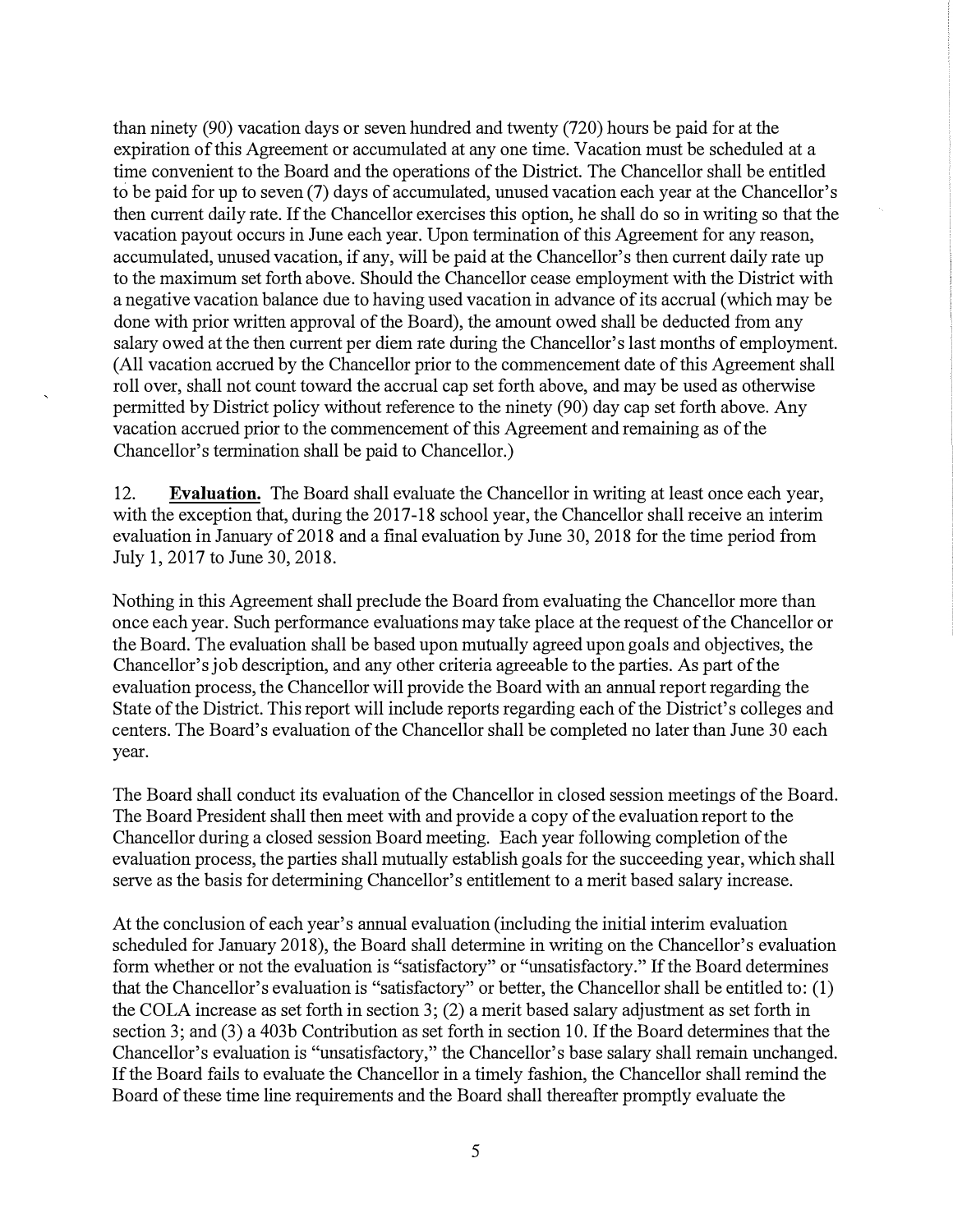Chancellor.

The Board shall publicly report whether the Chancellor's evaluation is "satisfactory" or "unsatisfactory," so that the public is informed regarding whether or not the Chancellor has received a salary adjustment.

If the Board determines that the Chancellor's evaluation is unsatisfactory, the Chancellor, in collaboration with the Board, will prepare an action plan, if necessary, which will address areas identified as needing clarification, emphasis or improvement. The action plan will be included as an addendum to the evaluation report. If a jointly prepared action plan cannot be agreed upon, the Board in its sole discretion shall issue the action plan. The Chancellor and the Board shall sign the evaluation report and action plan. The Chancellor shall have ten (10) days from receipt of any evaluation to respond in writing to the evaluation. Evaluations and action plans relating to the Chancellor and any written comments in response shall be placed in the Chancellor's personnel file. The evaluation procedures and requirements set forth in this Agreement shall be the exclusive means by which the Chancellor is evaluated and are intended to supersede any other provisions concerning evaluation that might exist in applicable law or by virtue of any District rules, regulations, policies or other agreements.

The Chancellor shall provide timely written reminders to the Board of all evaluation time line requirements to assist with implementation of timely evaluations. A failure to properly or timely evaluate the Chancellor shall not preclude the Board from giving notice of termination in accordance with Section 17 of this Agreement nor shall it constitute a default by the District.

13. **Expense Reimbursement.** The District shall reimburse the Chancellor for documented actual and necessary expenses incurred within the scope of his employment, including but not limited to, business travel outside the District and travel within the District that requires an overnight stay (e.g., lodging, meals, parking) so long as such expenses are permitted by the District policy or incurred with approval of the Board and are not otherwise paid under other terms of this Agreement. For reimbursement, the Chancellor shall submit and complete expense claims in writing in accordance with the District's policies, rules, and regulations. The Chancellor's expense claims shall be supported by appropriate written documentation verifying the contents of the report prior to authorization for reimbursement. The Chancellor is also authorized to use District credit cards, in lieu of travel reimbursement, to pay for travel-related expenses authorized under this provision.

14. **District Technology Devices.** The District shall provide the Chancellor with a Districtowned laptop computer, tablet or other wireless email device and a smart phone (each a "Technology Device"). The Chancellor shall use all Technology Devices in accordance with the District policies and legal requirements. All Technology Devices provided by the District are the property of the District and the District shall have the sole right to control access to, and use of, Technology Devices through its policies and the law. The Chancellor may use the Technology Devices for personal use in a manner consistent with those policies. The Chancellor agrees to sign all technology use agreements or other forms that are required of other District employees.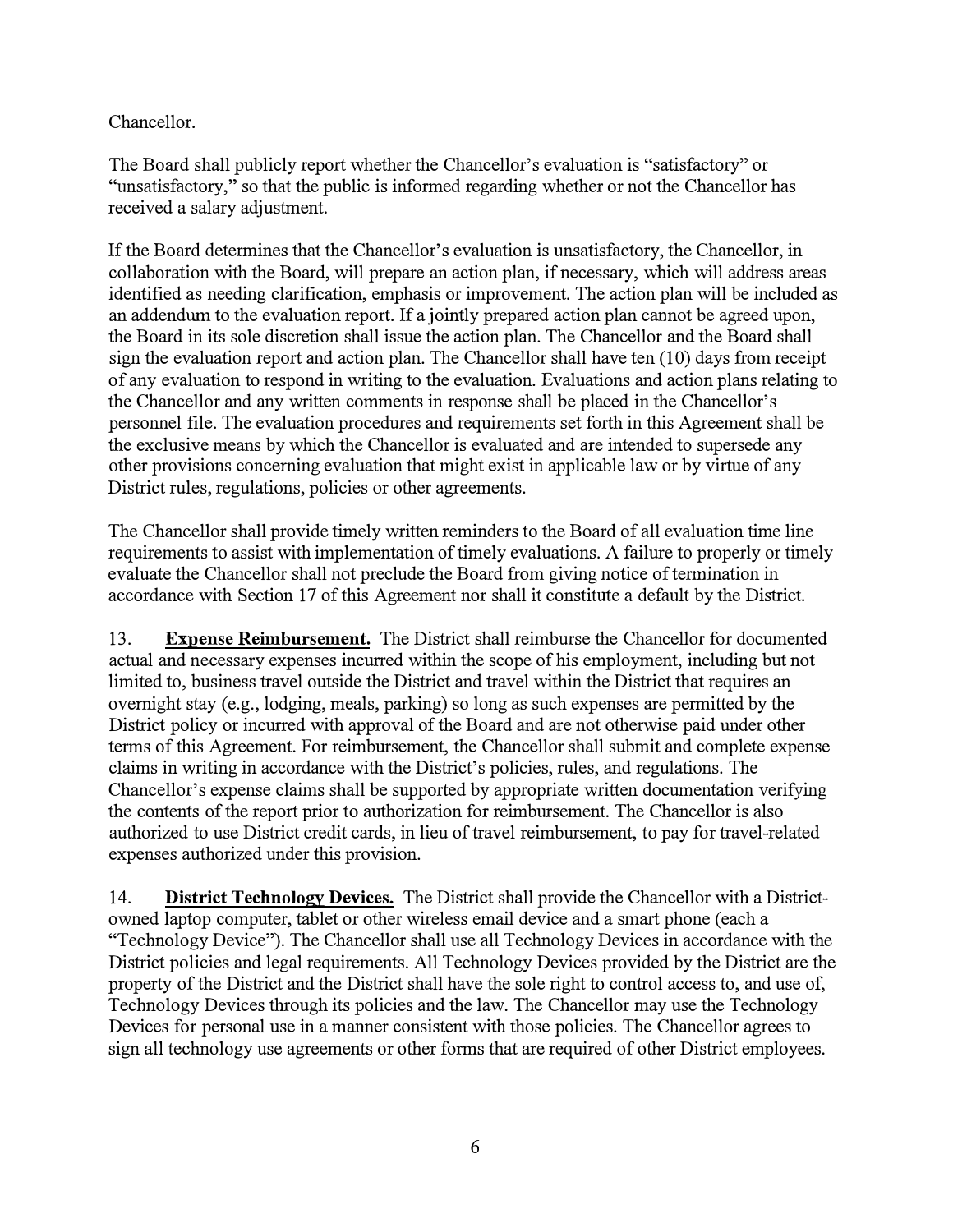15. **Professional Dues.** The District agrees to pay the Chancellor's membership fee for participation in the Association of California Community College Administrators and any other similar statewide professional organizations of the Chancellor's choice. In addition, the District agrees to pay for membership fees associated with the Chancellor's participation in local community civic organizations.

16. **Tax/Retirement Issues.** Notwithstanding any other provision of this Agreement, the District shall not be liable for any state, federal, or employment tax consequences or retirement consequences as a result of this Agreement. Chancellor shall assume sole liability and responsibility for all state, federal employment, tax, retirement consequences, any designated beneficiary, heirs, administrators, executors, successors or assigns of the Chancellor, including, but not limited to, whether any form of compensation is creditable for purposes of retirement and shall defend, indemnify and hold harmless the District from all such consequences. Chancellor further declares that prior to signing this Agreement he apprised himself of relevant data and received independent advice and counsel regarding the state and federal tax consequences and the retirement consequences of this Agreement.

17. **Professional Meetings.** The Chancellor is expected to attend appropriate professional meetings at the local, state and national levels. The Board encourages the Chancellor to continue his professional growth and community involvement. The Chancellor shall endeavor to maintain and improve professional competence by attending seminars and courses offered by public and private educational institutions, by reading current trade publications, maintaining membership in the community, professional, and business organizations, and attending community, professional, and business meetings at the local, state, and national level.

## 18. **Termination.**

a. **Mutual Consent.** This Agreement may be terminated by the mutual agreement of the parties at any time.

**b. Resignation.** The Chancellor may resign and terminate this Agreement only by providing the Board with at least sixty (60) calendar days advance written notice, unless the parties agree otherwise.

c. **Non-renewal of the Agreement** by **District.** The Board may elect not to renew this Agreement for any reason without cause or a hearing by providing six (6) month's prior written notice to the Chancellor as provided under California Education Code Section 72411; however, failure to issue a notice of non-renewal shall only extend this contract for one (1) additional year on the same terms and conditions notwithstanding Education Code section 72411 and other applicable provisions of law.

d. **Termination for Cause.** The Board may terminate the Chancellor for: (1) acts done in bad faith to the detriment of the District; (2) refusals or failures to act in accordance with specific provisions of this Agreement or Board directives; (3) breach of this Agreement; (4) unsatisfactory performance; (5) misconduct or dishonest behavior; or (6) conviction of or a "nolo contendere" plea to a crime involving dishonesty, breach of trust, or physical harm to any person.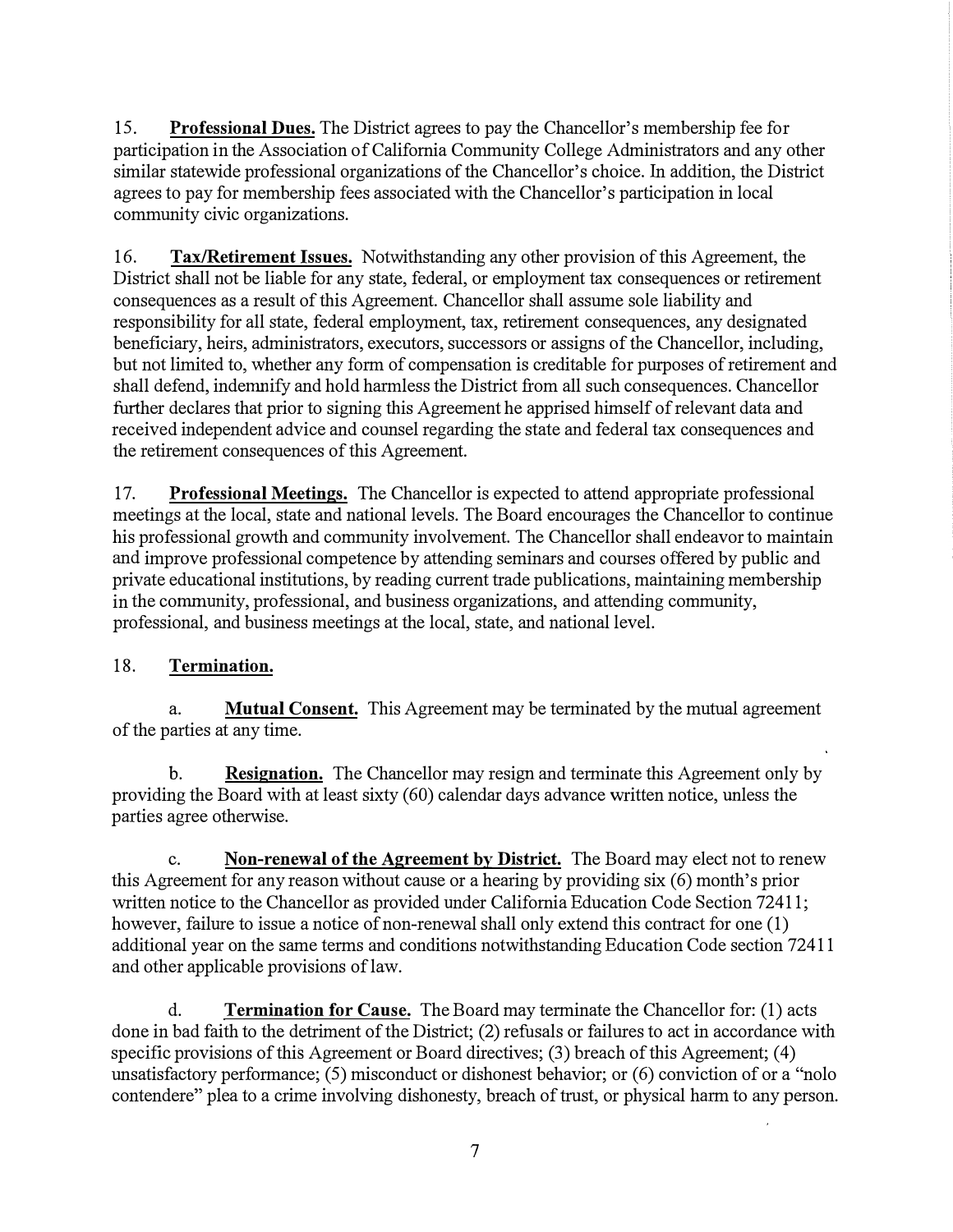The existence of such cause shall constitute a material breach of this Agreement and shall extinguish all rights and duties of the parties under this Agreement. If such cause exists, the Board shall meet with the Chancellor and submit a written statement of the grounds for termination and copies of written documents the Board believes supports the termination. If the Chancellor disputes the charges, the Chancellor shall then be entitled to a conference before the Board in a closed session meeting. The Chancellor and the Board shall each have the right to be represented by counsel at their own expense. The Chancellor shall have a reasonable opportunity to respond to all matters raised in the charges. The conference with the Board shall not be an evidentiary hearing and neither party shall have the opportunity to call witnesses. If the Board, after considering all evidence presented, decides to terminate this Agreement, it shall provide the Chancellor with a written decision. The decision of the Board shall be final. The Chancellor's conference before the Board shall be deemed to satisfy the Chancellor's entitlement to due process of law and shall be the Chancellor's exclusive right to any conference or hearing otherwise required by law. The Chancellor waives any other rights that may be applicable to this termination for cause proceeding with the understanding that completion of this hearing exhausts the Chancellor's administrative remedies and then authorizes the Chancellor to contest the Board's determination in a court of competent jurisdiction.

e. **Termination without Cause.** The Board may, for any reason, without cause or a hearing, terminate this Agreement at any time upon fifteen (15) calendar days' prior written notice to the Chancellor. During this fifteen (15) calendar day period, the District shall communicate with the Chancellor about the Chancellor's employment and the parties shall discuss whether the Chancellor's employment relationship can be terminated by mutual agreement.

In consideration for exercise of this right, the District shall pay Chancellor for twelve (12) months. The Chancellor shall be paid Chancellor's monthly salary at the rate in effect during the Chancellor's last month of service. As a condition of payment, the Chancellor shall be obligated to seek other employment and he shall notify the District immediately if he earns income from any employment-related activity as defined above. If the Chancellor finds other employment, the District will begin paying the Chancellor on a monthly basis only the difference between Chancellor's monthly salary and the amount which the Chancellor earns from any other employment-related source (whether as employee, independent contractor, consultant or selfemployed), if any such difference exists.

For purposes of this Agreement, the term "salary" shall include only the Chancellor's regular monthly base salary and shall not include the value of any other stipends, reimbursements or benefits received under this Agreement. Payments made pursuant to this early termination provision may be made in a lump sum or on a monthly basis, at District's sole election. All payments made pursuant to this early termination provision shall be subject to all of District's regular payroll deductions and shall be treated as salary payments.

Subject to the District's insurance carriers' rules, requirements and restrictions, the Chancellor shall also be entitled to the same District contribution toward health benefits as the Chancellor was receiving at the time of his termination, for the remainder of the unexpired term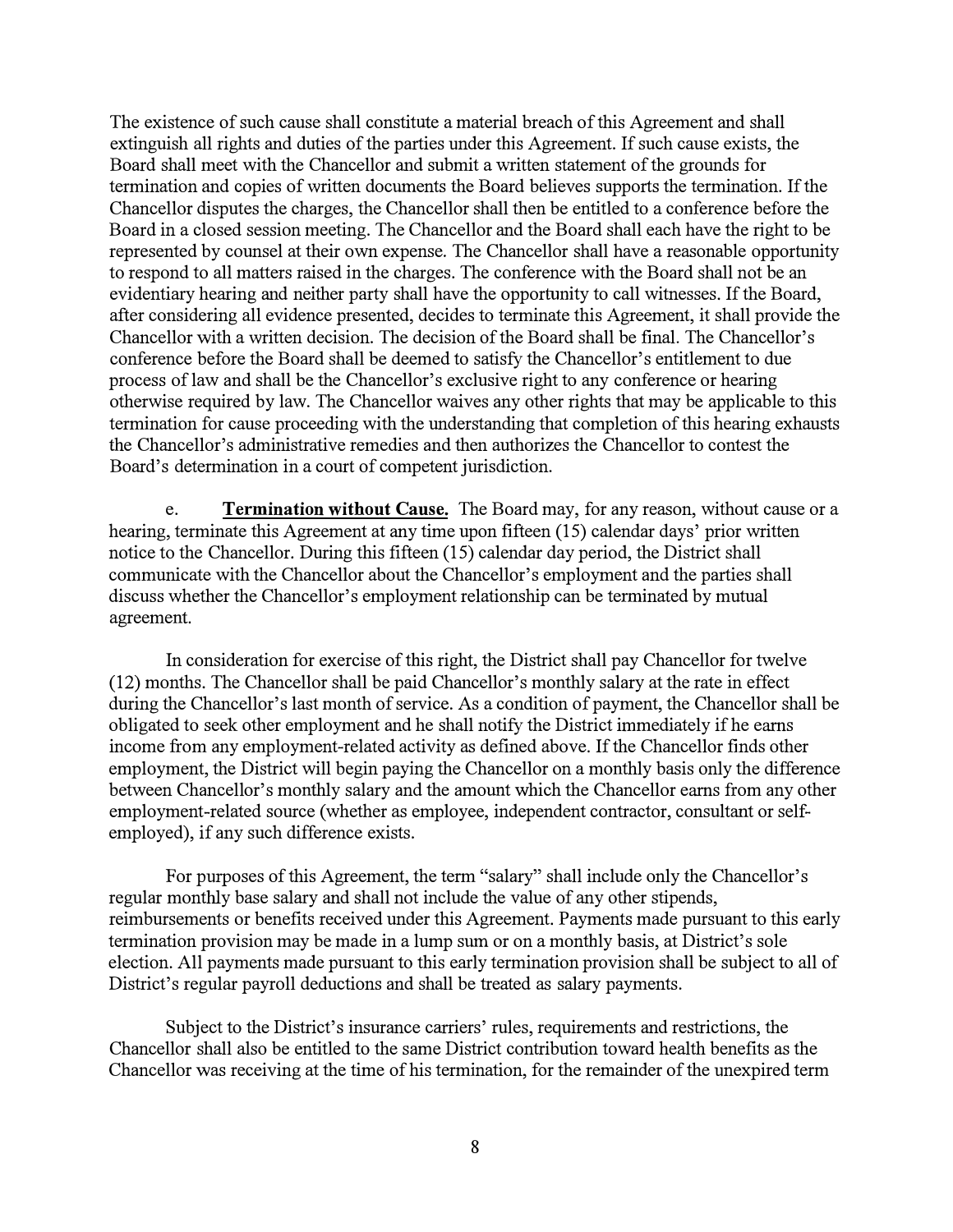of this Agreement, a period of twelve (12) months, or until the Chancellor obtains other employment, whichever occurs first.

Any such termination shall be in writing, shall specify the effective date of the termination, and shall terminate all of the Chancellor's employment rights and entitlements with the District. The Chancellor shall execute a full release of claims against the District and its officers, agents and employees as a condition of receipt of the severance payment; otherwise, no severance payment shall be required and termination shall be effective nonetheless.

The parties agree that damages to the Chancellor which may result from the Board's early termination of this Agreement cannot be readily ascertained. Accordingly, the parties agree that the damage payments made pursuant to this early termination clause, along with the District's agreement to provide paid health benefits, constitutes reasonable liquidated damages for the Chancellor, fully compensates the Chancellor for all tort, Agreement, and other damages of any nature whatsoever, whether in law or equity, and does not result in a penalty. The parties agree that the District's completion of its obligations under this provision constitutes the Chancellor's sole remedy to the fullest extent provided by law. Finally, the parties agree that this provision meets the requirements governing maximum cash settlements as set forth in Government Code sections 53260, et seq.

If the Chancellor is terminated without cause and elects to retire instead of fulfilling his obligation to seek other employment as set forth above, the parties agree that, effective upon the date of the Chancellor's retirement with CalSTRS or CalPERS, the District's obligations to make the payments described in this paragraph shall end.

f. **Termination for Disability/Fitness for Duty Examination.** Upon request from the Board or the Chancellor, the Chancellor shall obtain an examination to determine the Chancellor's fitness for duty or potential need for accommodation. Following the examination, the Chancellor shall file the physician's report regarding the Chancellor's ability to perform the essential functions of the position with the Board. Upon request by the Board or the Chancellor, the Chancellor shall undergo an examination by a District appointed physician. Prior to the examination, the Chancellor agrees to execute District provided medical releases from all treating physicians authorizing the District appointed physician to review all medical records. The District appointed physician shall review this Agreement, the District's job description for the position, and be provided background information related to the duties of the position. The Chancellor shall submit all costs to the District's insurance carrier. All non-insured costs shall be borne by the District. The physician shall submit a confidential written report to the Board and the Chancellor addressing the Chancellor's fitness to perform the job. The physician's report shall specifically indicate whether or not the Chancellor has any physical or mental impairment that limits the Chancellor's ability to perform the essential functions of the Chancellor's position. Only confidential medical information necessary to assess whether the Chancellor is able to perform the essential functions of the position shall be provided to the Board. If the Chancellor is determined to be a disabled employee under state or federal law, the physician's report shall indicate what reasonable accommodations, if any, may be available to allow the Chancellor to perform the essential functions of the position so that the District can make an informed decision about reasonable accommodations. If the District determines that the Chancellor is disabled and,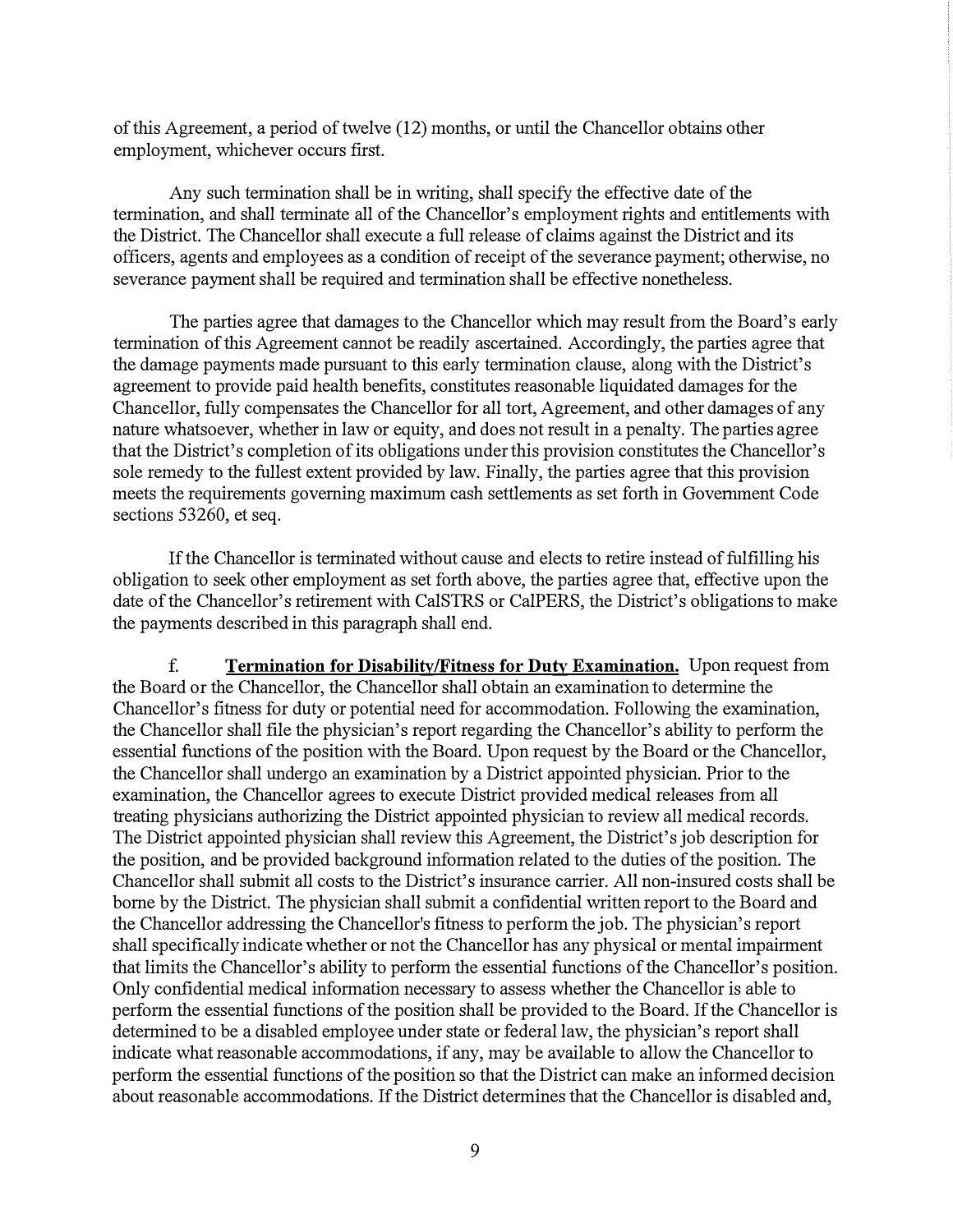following an interactive dialogue with the Chancellor, that the Chancellor is unable to perform the essential functions of the position, the parties agree that this Agreement may be terminated on six (6) months' written notice. Termination of this Agreement due to the Chancellor's inability to perform the essential functions of the position shall terminate the obligations of both parties under this Agreement.

During the pendency of the termination notice, the Chancellor shall exhaust all accumulated sick leave, vacation entitlements and all other paid leaves. Health and welfare benefits shall remain available to the Chancellor until the Chancellor's employment relationship with the District is ended.

g. **Termination for Inappropriate Fiscal Practices.** Notwithstanding any other provision of this Agreement to the contrary, if the Board believes, and subsequently confirms through an independent audit, that the Chancellor has engaged in fraud, misappropriation of funds, or other illegal fiscal practices, then the Board may terminate the Chancellor and the Chancellor shall not be entitled to the cash, salary payments, health benefits or other non-cash settlement as set forth above. This provision is intended to implement the requirements of Government Code Section 53260, subdivision (b).

h. **Abuse of Office Provisions.** In accordance with Government Code sections 53243 et seq., and as a separate contractual obligation, if the Chancellor receives a paid leave of absence or cash settlement and this Agreement is terminated for any reason, such paid leave or cash settlement shall be fully reimbursed to the District by the Chancellor if the Chancellor is convicted of a crime involving an abuse of office or abuse of the position of Chancellor. In addition, if the District funds the criminal defense of the Chancellor against charges involving abuse of office or position and the Chancellor is then convicted of such charges, the Chancellor shall fully reimburse the District all funds expended for the Chancellor's criminal defense.

19. **Annual Reporting Requirements.** Chancellor shall report the Chancellor's use of sick leave and vacation days in the same manner as all other District employees.

20. **Mediation.** The Chancellor and Board agree to make a good faith effort to settle any dispute that arises under this Agreement through discussion and negotiations. If the dispute is not resolved within thirty (30) days, the dispute shall be mediated unless the parties agree otherwise in writing. Both parties shall make a good faith effort to select a mediator and complete the mediation process within sixty (60) calendar days. If the parties cannot agree on a mediator, the mediator shall be appointed by the State Conciliation and Mediation Service or other agreeable mediation service. The mediator's fee, if any, shall be paid by the District. Each party shall bear its own attorney fees and costs. Any mediator selected by the parties shall have expertise in the area of the dispute and be knowledgeable in the mediation process. No person shall serve as mediator in any dispute in which that person has any financial or personal interest in the outcome of the mediation. The mediator's recommendation for settlement, if any, shall not be binding on the parties. Mediation pursuant to this provision shall be private and confidential. Only the parties and their representatives may attend any mediation session. Other persons may attend only with the written permission of both parties. All persons who attend any mediation session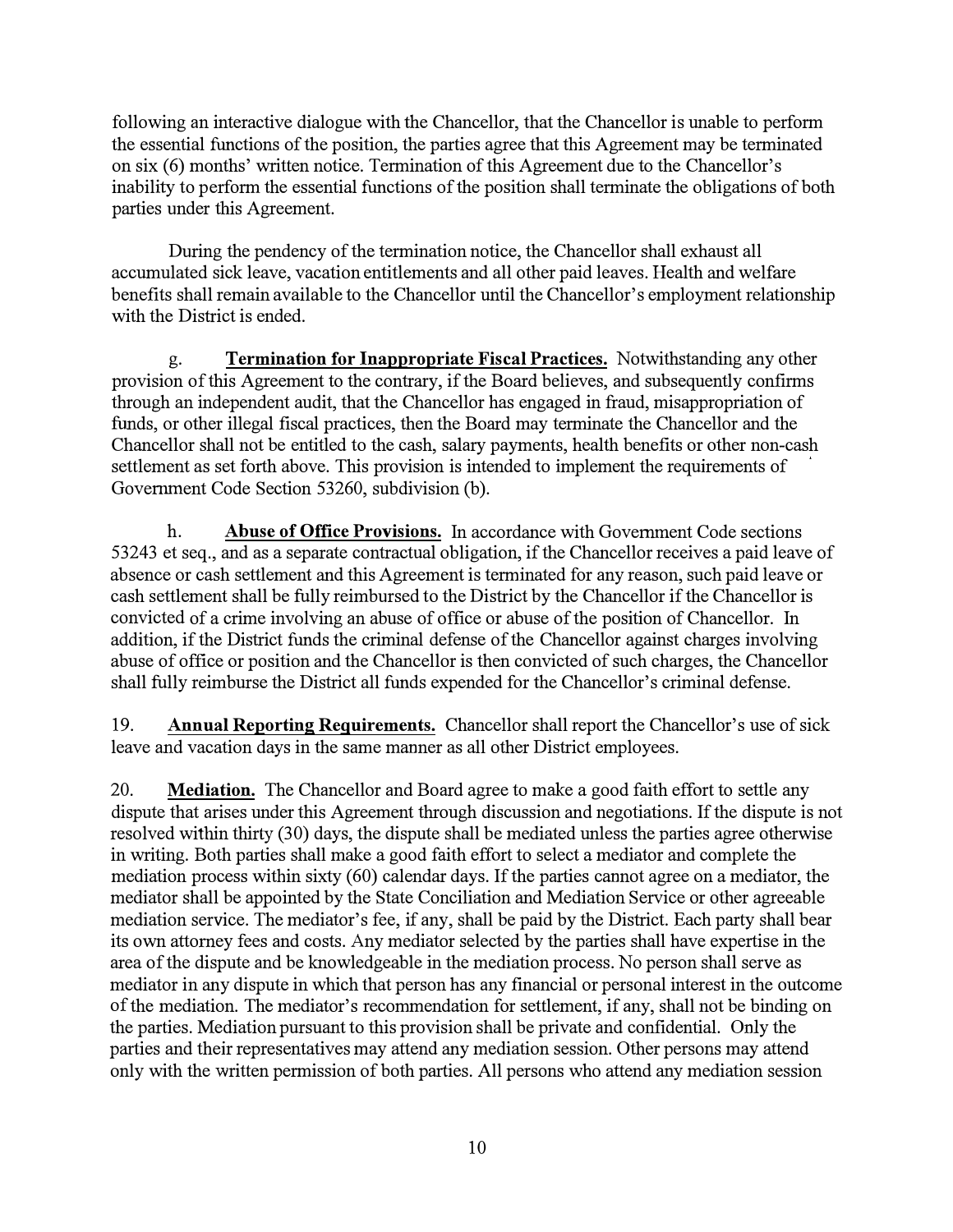shall be bound by the confidentiality requirements of California Evidence Code section 1115 et seq. and shall sign an agreement to that effect.

# 21. **General Provisions.**

a. **Governing Laws and Venue.** This Agreement, and the rights and obligations of the parties, shall be construed and enforced in accordance with the laws of the State of California. The parties also agree that, in the event of litigation, venue shall be the appropriate state court located in Kern County, California.

b. **Severability.** If any term or provision of the Agreement shall, to any extent, be held by a court of competent jurisdiction to be invalid, void or unenforceable, the remaining terms and provisions of the Agreement shall continue in effect.

c. **Construction.** This Agreement shall not be construed more strongly against either party regardless of who is responsible for its preparation.

d. **Entire Agreement.** This Agreement contains all the understandings and agreements between the parties. It supersedes and replaces any prior agreement between the parties. There are no oral understandings, terms or conditions, and neither party has relied upon any representations, express or implied, not contained in this Agreement.

e. **Amendments.** This Agreement cannot be changed or supplemented orally. It may be modified or superseded only by a written instrument executed by both parties.

f. **Non-Assignment.** This is an Agreement for personal services. The Chancellor shall have neither the right nor the power to transfer any rights under this Agreement.

g. **Board Approval.** The parties agree that the effectiveness of this Agreement is contingent upon approval by the District's Governing Board.

h. **Binding Effect.** This Agreement shall be for the benefit of and shall be binding upon all parties and their respective successors, heirs and assigns.

i. **Execution of Other Documents.** All parties to this Agreement shall cooperate fully in the execution of any other documents and in the completion of any additional actions that may be necessary or appropriate to give full force and effect to the terms of this Agreement.

j. **District Rules and Regulations.** This Agreement is intended by the parties to be the sole instrument governing the relationship between the parties unless a provision of law, now or hereinafter enacted, is specifically applicable to this Agreement or to the Board/Chancellor relationship. Thus, the parties expressly agree that the District's policies, rules, and practices shall not be applicable to the Chancellor or affect the employment relationship between the Chancellor and the Board unless specifically referenced in this Agreement.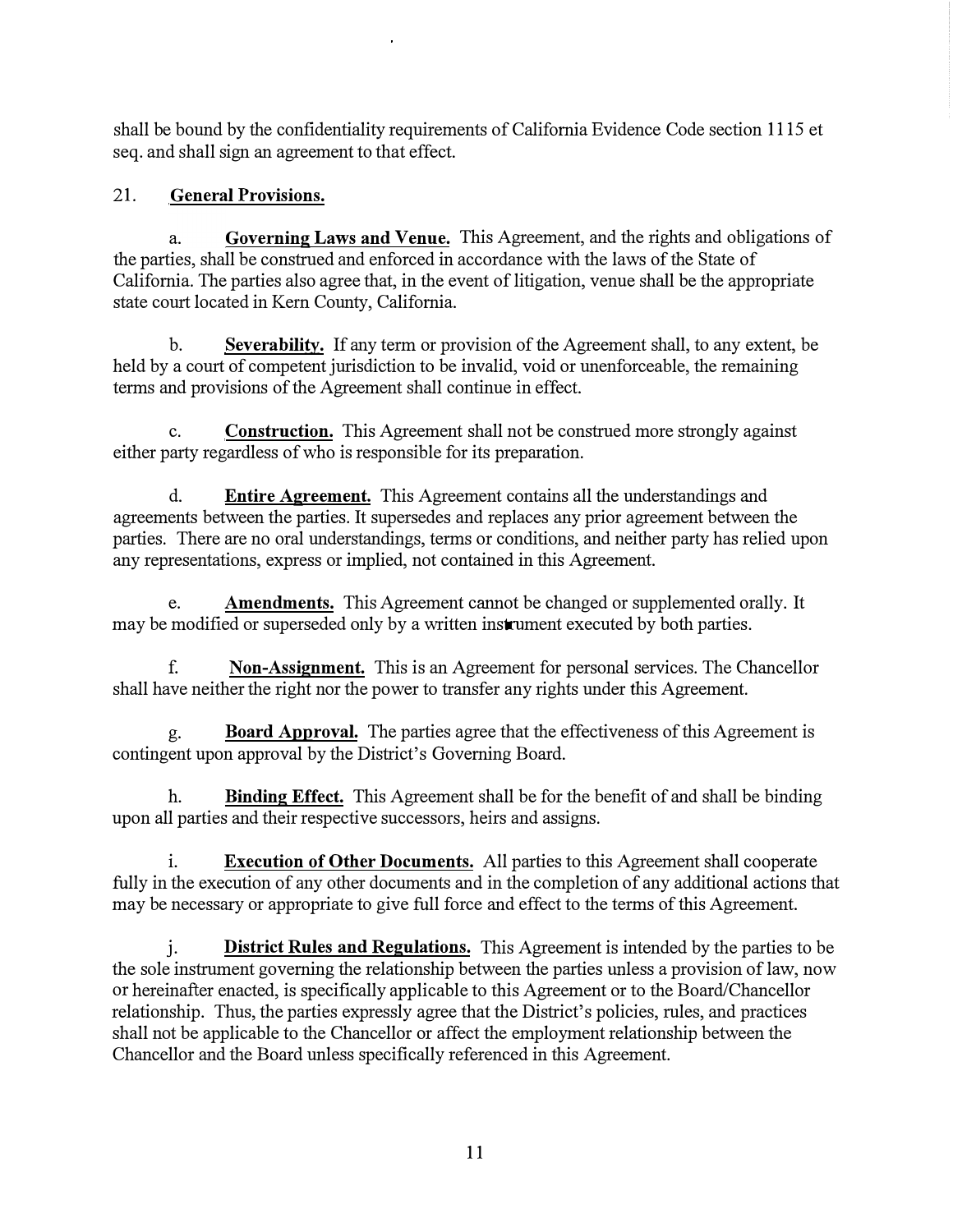k. **Management Hours.** The parties recognize that the demands of the position will require the Chancellor to average more than eight (8) hours a day, five (5) days per week, and\or more than 40 hours per week. The parties agree that Chancellor shall not be entitled to overtime compensation.

1. **Independent Review.** The parties have had the opportunity to obtain, and have obtained, independent legal or other professional advice with regard to this Agreement, including tax and retirement consequences. The parties acknowledge that the terms of this Agreement have been read and fully explained and that those terms are fully understood and voluntarily accepted.

m. **Execution.** This Agreement may be executed in one or more counterparts, each of which shall be deemed an original, but all of which together shall constitute one and the same instrument. Photographic copies of such signed counterparts may be used in lieu of the originals for any purpose.

n. **Public Record.** The parties recognize that, once final, this Agreement is a public record and must be made available to the public upon request.

o. **Waiver.** Any waiver of any breach of any term or provision of this Agreement shall be in writing and shall not be construed to be a waiver of any other breach of this Agreement.

p. **Integration.** This Agreement constitutes a complete and exclusive statement of the understanding between the parties with respect to its subject matter. This Agreement supersedes any and all other prior communications between the parties, whether written or oral. All prior agreements between the Board and the Chancellor and all prior promises, negotiations or representations related to the subject matter of this Agreement not expressly set forth in this Agreement are of no force and effect.

q. **Indemnity.** As required by Government Code section 995, the District shall defend and indemnify the Chancellor from any and all demands, claims, suits, actions, and legal proceedings brought against the Chancellor in the Chancellor's individual or official capacity as an agent and employee of the District to the extent required by law. Upon retirement from the District, the Chancellor will continue to be entitled to defense and indemnity for any actions taken against Chancellor to the extent required by law.

r. **Further Assurances.** Each of the parties shall execute and deliver any and all additional papers, documents and other assurances, and shall do any and all acts and things reasonably necessary in connection with the performance of their obligations under this Agreement and to carry out the intent and reasonably necessary in connection with the performance of their obligations under this

Dated: December 15, 2016

 $u\sim$ �

Kay Meek President, Kem Community College District Board of Trustees